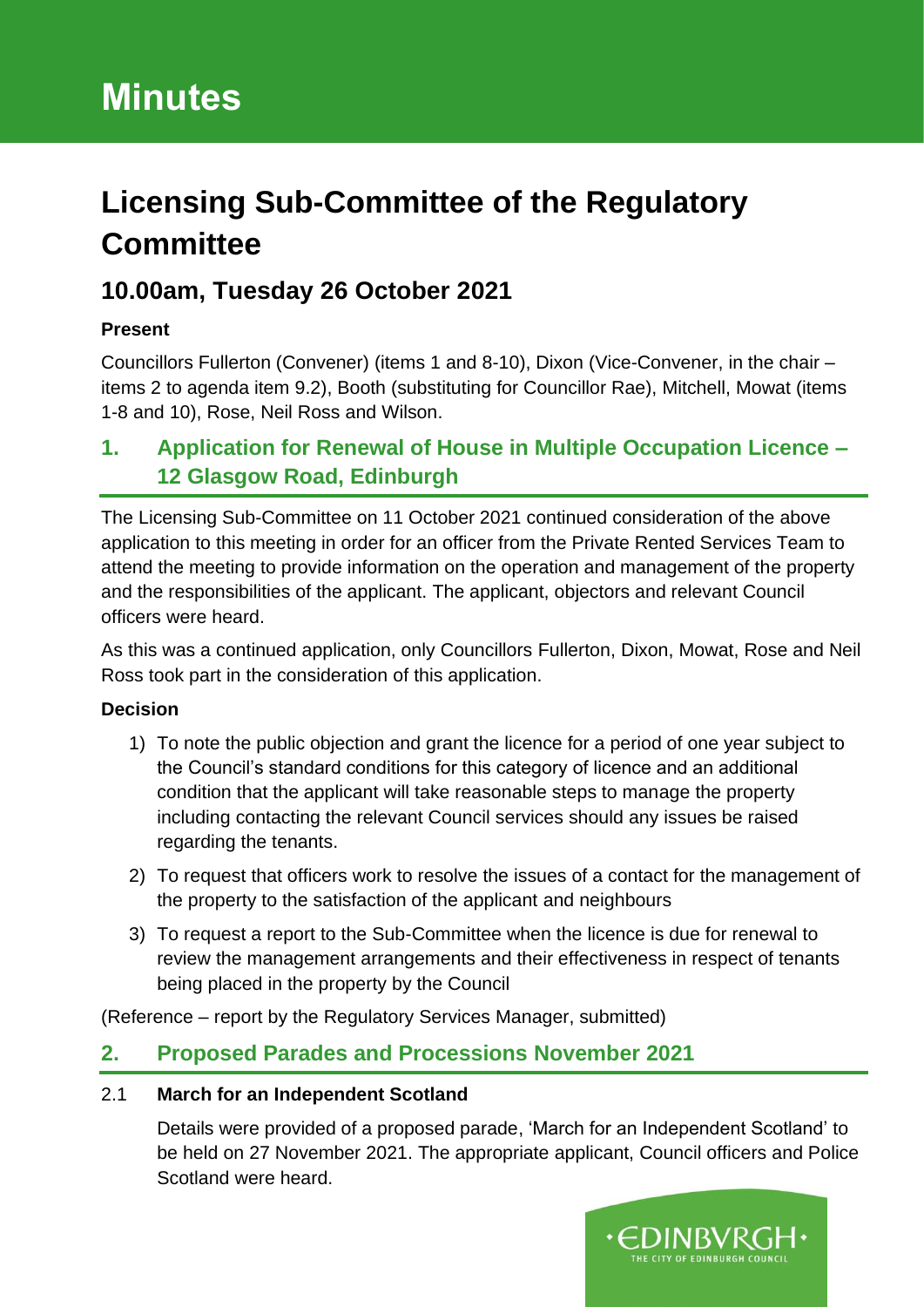### **Decision**

To make an Order in respect of the proposed National Protest by March for an Independent Scotland on 27 November 2021 within the designated route and times imposing conditions that:

- 1) The parade shall proceed in accordance with the route and times specified in the Notice of Proposal.
- 2) The organiser will adhere to the recommendations of the Events Planning and Operations Group.
- 3) The proposed conditions recommended by the Council's Regulatory Services Manager shall be applied.

#### 2.2 **Scottish National Remembrance Day Parade and Service**

Details were provided of a proposed parade, 'Scottish National Remembrance Day Parade and Service' to be held on 14 November 2021. The applicant, appropriate Council officers and Police Scotland were heard.

#### **Decision**

To make an Order in respect of the proposed Scottish National Remembrance Day Parade and Service on 14 November 2021 within the designated route and times imposing conditions that:

- 1) The parade shall proceed in accordance with the new route and times as agreed with the organisers at the Council's Events Planning Organisation Group meeting.
- 2) The organiser will adhere to the recommendations of the Events Planning and Operations Group.
- 3) The proposed conditions recommended by the Council's Regulatory Services Manager shall be applied.

(Reference – report by the Regulatory Services Manager, submitted)

# **3. Civic Government (Scotland) Act 1982 and Housing (Scotland) Act 2006 – to consider miscellaneous applications**

Details were provided of 19 applications for miscellaneous licences. The applicants and their agents were heard.

#### **Decision**

To determine the applications as detailed in the Appendix 1 to this minute.

(Reference – list of applications, submitted)

### **4. Application for New Taxi Licence – 306 Taxis Ltd**

The Sub-Committee considered an application for a new Taxi Licence from 306 Taxis Ltd. An application to renew the Taxi Licence Plate 306 held by L & N Taxi Partnership and a subsequent application to change the day to day manager and partners had been received. A new application was subsequently received with a new applicant seeking to change the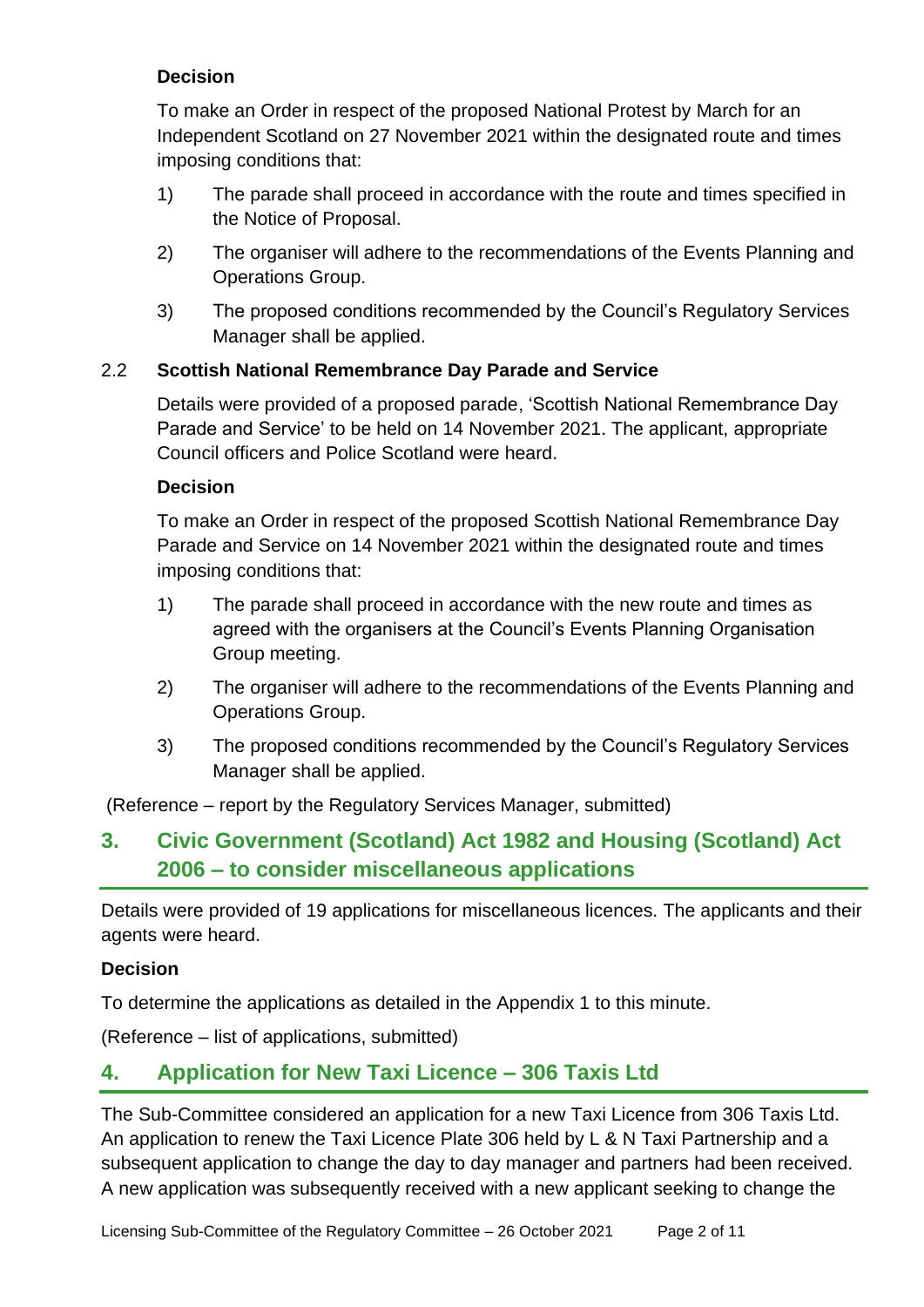ownership of Plate 306 from L & N Taxi Partnership to 306 Taxis Ltd. The legislation does not enable the transfer of a partnership to a company and on grant of the licence the partnership would surrender their licence.

### **Decision**

- 1) To note the previous Regulatory Committee decision on 16 March 2018 and the Interim Demand Survey considered by the Regulatory Committee on 21 October 2019 that there is presently no significant unmet demand for taxis in the city
- 2) To note on 8 March 2021 the Regulatory Committee agreed to leave unaltered the current limit of issued taxi licences at 1,316
- 3) To note that there are currently 1,313 licences in effect and agree to **GRANT** the licence subject to the surrender of the licence in the name of L & N Taxi Partnership

(Reference – Report by the Regulatory Services Manager)

### **5. Resolution to Consider in Private**

The Sub-Committee agreed under Section 50(A)(4) of the Local Government (Scotland) Act 1973, to exclude the public from the meeting for the following items of business on the grounds that they would involve the disclosure of exempt information as defined in Paragraphs 3, 6, 12 and 14 of Part 1 of Schedule 7A of the Act.

# **6. Application for Renewal of Private Hire Driver Licence**

The Sub-Committee considered an application for renewal of a Private Hire Driver Licence.

#### **Decision**

To determine the request as detailed in the Confidential Schedule, signed by the Convener, with reference to this minute.

(Reference – report by the Regulatory Services Manager, submitted)

# **7. Requests for Suspension or Revocation of Private Hire Driver Licence**

The Sub-Committee considered a request to suspend or revoke a Private Hire Driver Licence. The Regulatory Services Manager, Police Scotland, the licence holder and their representative were heard.

#### **Decision**

To determine the request as detailed in the Confidential Schedule, signed by the Convener, with reference to this minute.

(Reference – report by the Regulatory Services Manager, submitted)

# **8. Request for Suspension or Revocation of Private Hire Driver Licence**

The Sub-Committee considered a request to suspend or revoke a Private Hire Driver Licence. The Regulatory Services Manager, Police Scotland and the licence holder were heard.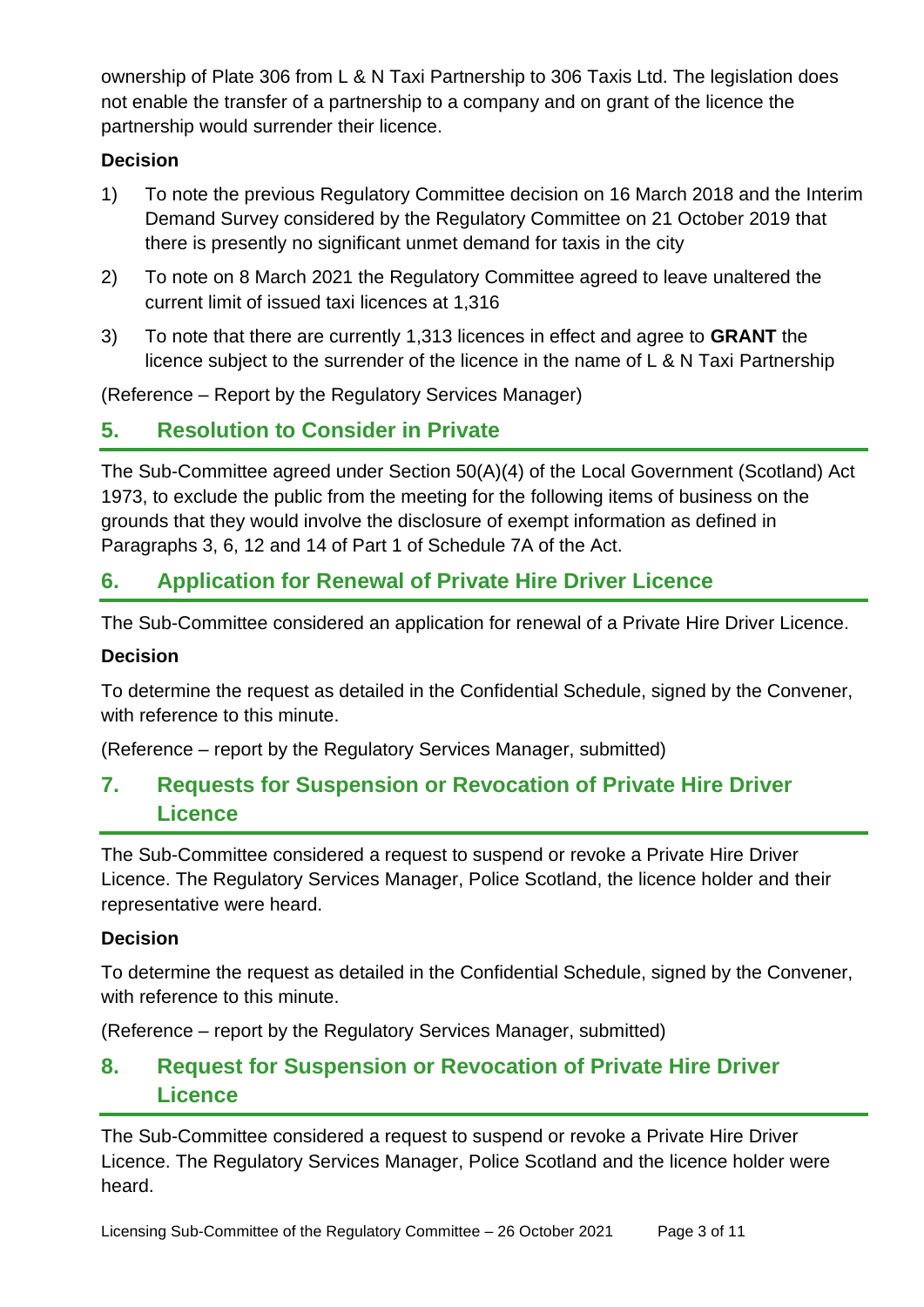### **Decision**

To determine the request as detailed in the Confidential Schedule, signed by the Convener, with reference to this minute.

(Reference – report by the Regulatory Services Manager, submitted)

### **9. Request for Suspension or Revocation of Taxi Driver's Licence**

The Sub-Committee considered a request to suspend or revoke a Taxi Driver's Licence. The Regulatory Services Manager, Police Scotland, and the licence holder's representative were heard.

#### **Decision**

To determine the request as detailed in the Confidential Schedule, signed by the Convener, with reference to this minute.

(Reference – report by the Regulatory Services Manager, submitted)

# **10. Civic Government (Scotland) Act 1982 – Applications for Miscellaneous Licences**

Details were provided of 2 applications for miscellaneous licences. The Regulatory Services Manager, Police Scotland and the applicants were heard.

#### **Decision**

To determine the requests as detailed in the Confidential Schedule, signed by the Convener, with reference to this minute.

(Reference – list of applications, submitted)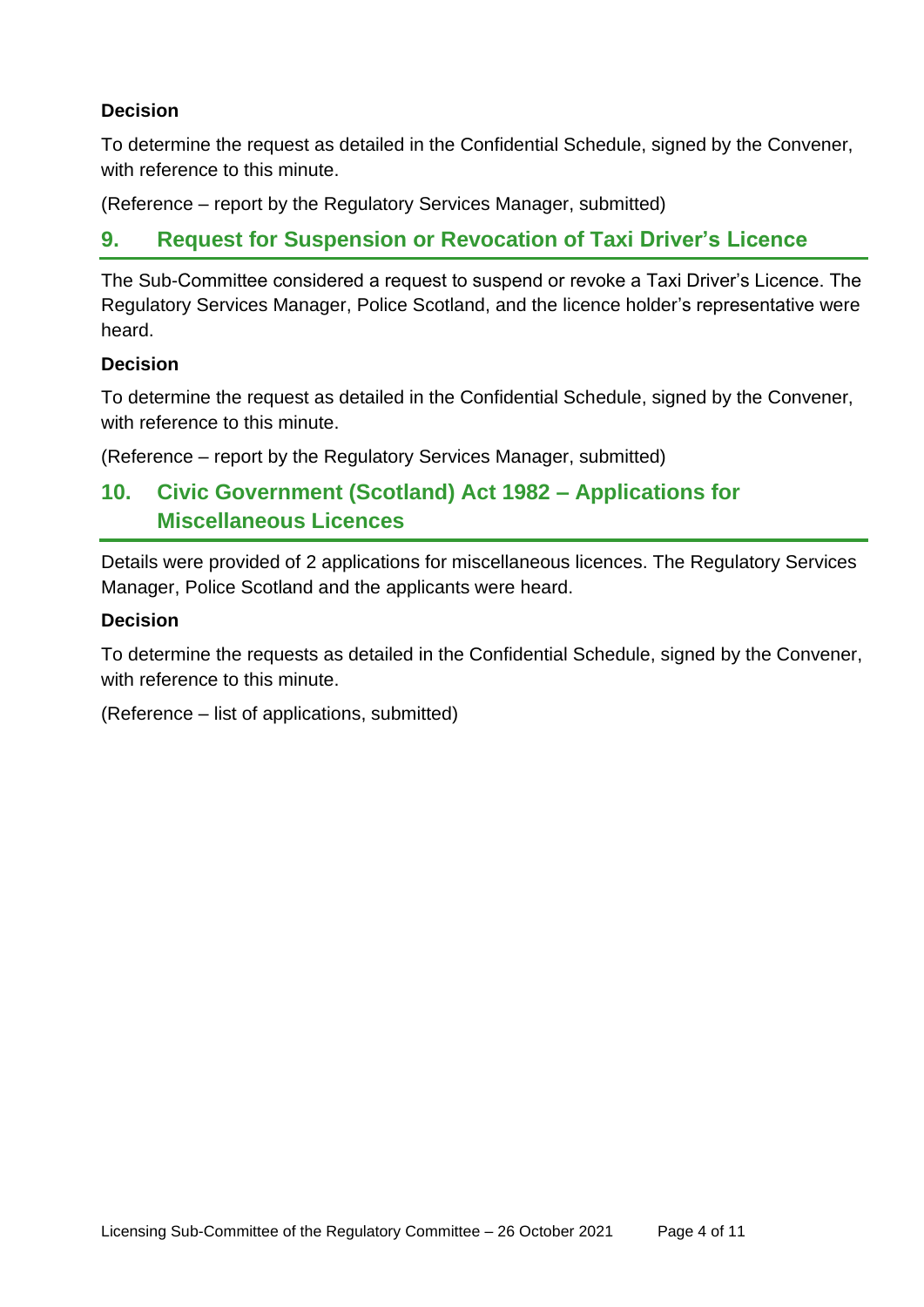### **APPENDIX 1**

### **PUBLIC AGENDA**

### **Applications for Miscellaneous Licences**

| <b>Market Operator Licence (Temporary)</b> |                                                 |    |                                                                                                                                                                                                                                           |
|--------------------------------------------|-------------------------------------------------|----|-------------------------------------------------------------------------------------------------------------------------------------------------------------------------------------------------------------------------------------------|
| 5.2                                        | Edinburgh Diwali<br>2021                        | 1) | To agree to consider the matter in the absence of<br>the applicant.                                                                                                                                                                       |
|                                            | Mr Rajnish Singh                                | 2) | To grant the licence subject to the Council's<br>standard conditions for this category of licence, the<br>additional conditions set out in the letter from<br>Police Scotland dated 14 October 2021 and further<br>additional conditions: |
| <b>West Princes Street</b><br>Gardens      |                                                 |    |                                                                                                                                                                                                                                           |
|                                            |                                                 |    | All amplified music and vocals to be controlled<br>to the satisfaction of the Director of Place.                                                                                                                                          |
|                                            |                                                 |    | • The licence may be granted subject to the<br>licence holder ensuring that market traders<br>handling open foods comply with the 'Minimum<br>Standards for Street Traders and Stalls' in<br>respect of food hygiene.                     |
|                                            | <b>Public Entertainment Licence (Temporary)</b> |    |                                                                                                                                                                                                                                           |
| 5.3                                        | <b>Edinburgh Diwali</b><br>2021                 | 1) | To agree to consider the matter in the absence of<br>the applicant.                                                                                                                                                                       |
|                                            | Mr Rajnish Singh                                | 2) | To grant the licence subject to the Council's                                                                                                                                                                                             |
|                                            | <b>West Princes Street</b><br>Gardens           |    | standard conditions for this category of licence, the<br>additional conditions set out in the letter from<br>Police Scotland dated 14 October 2021 and further<br>additional conditions:                                                  |
|                                            |                                                 |    | • All amplified music and vocals to be controlled to<br>the satisfaction of the Director of Place.                                                                                                                                        |
|                                            |                                                 |    | • The licence may be granted subject to the<br>licence holder ensuring that market traders<br>handling open foods comply with the 'Minimum<br>Standards for Street Traders and Stalls' in<br>respect of food hygiene.                     |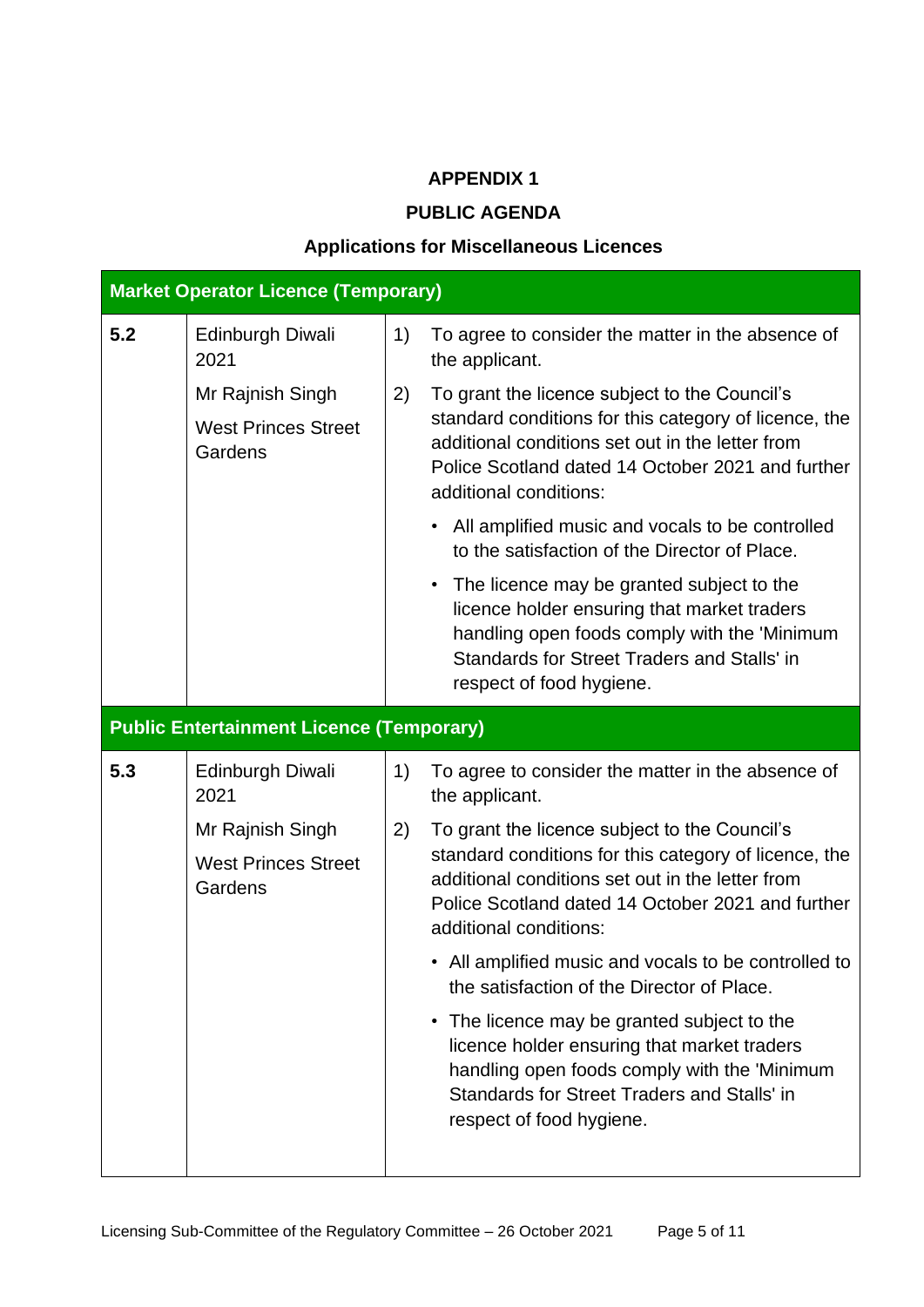| <b>Market Operator Licence (Temporary)</b> |                                                                                                               |                                                                                                                                                                                                                                                                                                                                                                                                                                                                                                                                                                                                                                                                                                                                                                                                                      |  |
|--------------------------------------------|---------------------------------------------------------------------------------------------------------------|----------------------------------------------------------------------------------------------------------------------------------------------------------------------------------------------------------------------------------------------------------------------------------------------------------------------------------------------------------------------------------------------------------------------------------------------------------------------------------------------------------------------------------------------------------------------------------------------------------------------------------------------------------------------------------------------------------------------------------------------------------------------------------------------------------------------|--|
| 5.4                                        | <b>Historic Environment</b><br><b>Scotland Enterprises</b><br>Limited<br>Eric Dryden<br>Castlehill, Edinburgh | To grant the licence subject to the Council's standard<br>conditions for this category of licence and additional<br>conditions:<br>All amplified music and vocals to be controlled to<br>$\bullet$<br>the satisfaction of the Director of Place.<br>The licence holder shall be expected to follow<br>$\bullet$<br>relevant Scottish Government Coronavirus<br>guidance including the introduction of baseline<br>control measures<br>That the applicant foes not unreasonably obstruct<br>$\bullet$<br>road or footway users, affect their safety or<br>obstruct road or footway users, affect their safety<br>or obstruct access to public seating or waste bins.<br>It is expected that the Licence Holder will observe<br>the Covid-19 health guidelines current at the time<br>for the activities taking place. |  |
|                                            | <b>Public Entertainment Licence (Temporary)</b>                                                               |                                                                                                                                                                                                                                                                                                                                                                                                                                                                                                                                                                                                                                                                                                                                                                                                                      |  |
| 5.5                                        | <b>Historic Environment</b><br><b>Scotland Enterprises</b><br>Limited<br>Eric Dryden<br>Castlehill, Edinburgh | To grant the licence subject to the Council's standard<br>conditions for this category of licence and additional<br>conditions:<br>All amplified music and vocals to be controlled to<br>the satisfaction of the Director of Place.<br>The licence holder shall be expected to follow<br>relevant Scottish Government Coronavirus<br>guidance including the introduction of baseline<br>control measures<br>That the applicant does not unreasonably<br>$\bullet$<br>obstruct road or footway users, affect their<br>safety or obstruct road or footway users, affect<br>their safety or obstruct access to public seating<br>or waste bins. It is expected that the Licence<br>Holder will observe the Covid-19 health<br>guidelines current at the time for the activities<br>taking place.                        |  |
|                                            | <b>Market Operator Licence (Temporary)</b>                                                                    |                                                                                                                                                                                                                                                                                                                                                                                                                                                                                                                                                                                                                                                                                                                                                                                                                      |  |
| 5.6                                        | <b>Underbelly Limited</b><br><b>Ruth Fisher</b>                                                               | To grant the licence subject to the Council's standard<br>conditions for this category of licence, the additional<br>conditions set out in the letter from Police Scotland                                                                                                                                                                                                                                                                                                                                                                                                                                                                                                                                                                                                                                           |  |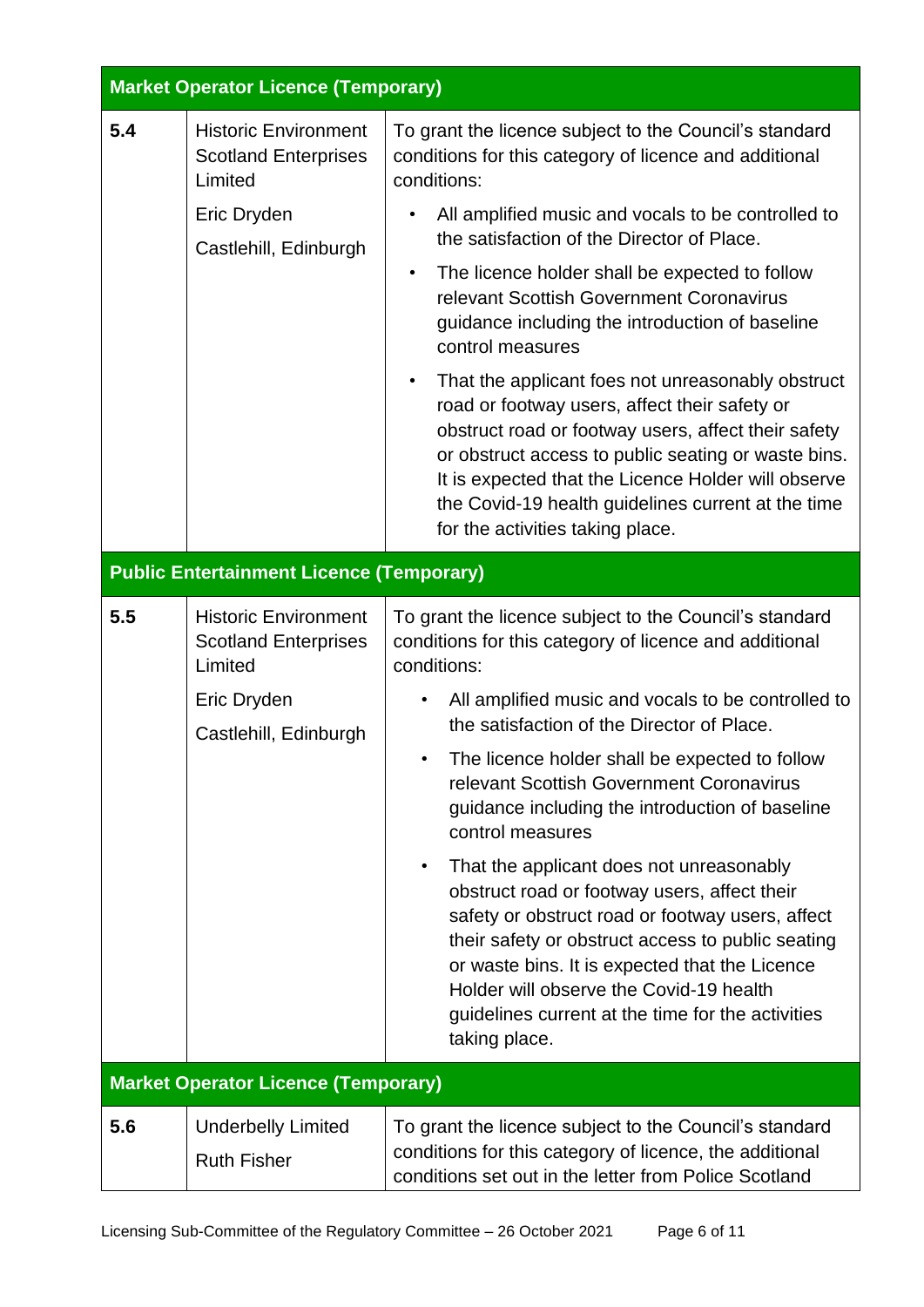|     | <b>East Princes Street</b><br>Gardens & The<br>Mound, Edinburgh                                                    | dated 11 October 2021 and further additional<br>conditions:<br>All amplified music and vocals to be controlled to<br>the satisfaction of the Director of Place.<br>The licence holder to ensure that market traders<br>handling open foods comply with the 'Minimum<br>Standards for Mobile Food Traders'.<br>Environmental Health may carry out<br>$\bullet$<br>unannounced visits in respect of health and<br>safety, and food hygiene to ensure traders are<br>compliant with relevant legislation. It will be the<br>responsibility of the licence holder to ensure<br>market traders are compliant with relevant<br>legislation.<br>The Network Management and Enforcement<br>$\bullet$<br>Team has no objections in respect of a<br>temporary licence provided that the applicant<br>does not unreasonably obstruct road or footway<br>users, affect their safety or obstruct access to<br>public seating or waste bins. |
|-----|--------------------------------------------------------------------------------------------------------------------|--------------------------------------------------------------------------------------------------------------------------------------------------------------------------------------------------------------------------------------------------------------------------------------------------------------------------------------------------------------------------------------------------------------------------------------------------------------------------------------------------------------------------------------------------------------------------------------------------------------------------------------------------------------------------------------------------------------------------------------------------------------------------------------------------------------------------------------------------------------------------------------------------------------------------------|
|     | <b>Public Entertainment Licence (Temporary)</b>                                                                    |                                                                                                                                                                                                                                                                                                                                                                                                                                                                                                                                                                                                                                                                                                                                                                                                                                                                                                                                |
| 5.7 | <b>Underbelly Limited</b><br><b>Ruth Fisher</b><br><b>East Princes Street</b><br>Gardens & The<br>Mound, Edinburgh | To grant the licence subject to the Council's standard<br>conditions for this category of licence, the additional<br>conditions set out in the letter from Police Scotland<br>dated 12 October 2021 and further additional<br>conditions:<br>All amplified music and vocals to be controlled to<br>the satisfaction of the Director of Place.<br>The licence holder is expected to introduce<br>$\bullet$<br>baseline mitigation measures in line with<br>Scottish Government Coronavirus guidance.<br>That the applicant does not unreasonably<br>obstruct road or footway users, affect their<br>safety or obstruct access to public seating or<br>waste bins.                                                                                                                                                                                                                                                               |
|     | <b>Market Operator Licence (Temporary)</b>                                                                         |                                                                                                                                                                                                                                                                                                                                                                                                                                                                                                                                                                                                                                                                                                                                                                                                                                                                                                                                |
| 5.8 | <b>Underbelly Limited</b><br><b>Ruth Fisher</b>                                                                    | To grant the licence subject to the Council's standard<br>conditions for this category of licence, the additional<br>conditions set out in the letter from Police Scotland                                                                                                                                                                                                                                                                                                                                                                                                                                                                                                                                                                                                                                                                                                                                                     |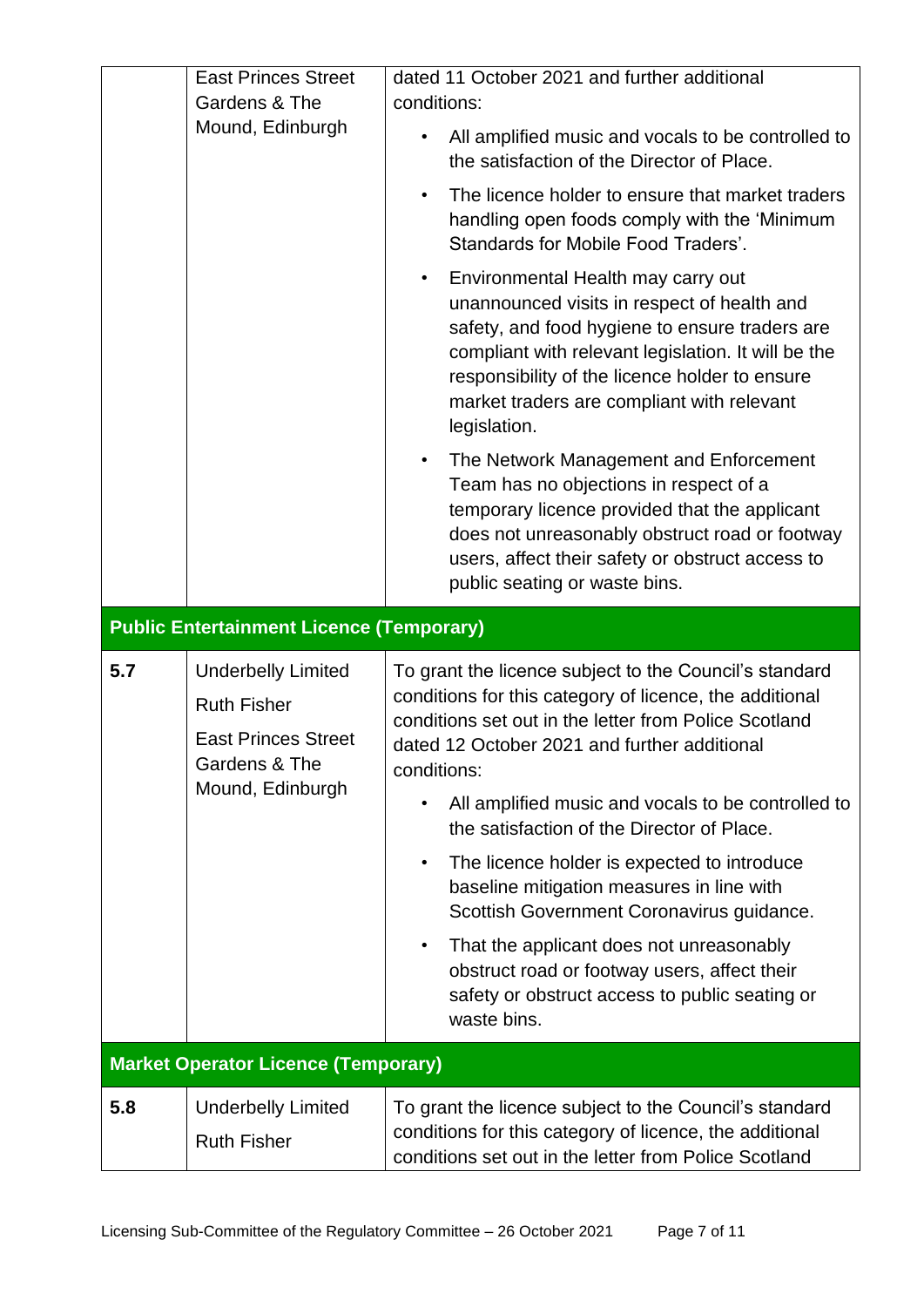|     | <b>East Princes Street</b><br>Gardens & The<br>Mound, Edinburgh                                                    | dated 11 October 2021 and further additional<br>conditions:<br>All amplified music and vocals to be controlled to<br>the satisfaction of the Director of Place.<br>The licence holder to ensure that market traders<br>handling open foods comply with the 'Minimum<br>Standards for Mobile Food Traders'.<br>Environmental Health may carry out<br>$\bullet$<br>unannounced visits in respect of health and<br>safety, and food hygiene to ensure traders are<br>compliant with relevant legislation. It will be the<br>responsibility of the licence holder to ensure<br>market traders are compliant with relevant<br>legislation.<br>The Network Management and Enforcement<br>$\bullet$<br>Team has no objections in respect of a |
|-----|--------------------------------------------------------------------------------------------------------------------|----------------------------------------------------------------------------------------------------------------------------------------------------------------------------------------------------------------------------------------------------------------------------------------------------------------------------------------------------------------------------------------------------------------------------------------------------------------------------------------------------------------------------------------------------------------------------------------------------------------------------------------------------------------------------------------------------------------------------------------|
|     |                                                                                                                    | temporary licence provided that the applicant<br>does not unreasonably obstruct road or footway<br>users, affect their safety or obstruct access to<br>public seating or waste bins.                                                                                                                                                                                                                                                                                                                                                                                                                                                                                                                                                   |
|     | <b>Public Entertainment Licence (Temporary)</b>                                                                    |                                                                                                                                                                                                                                                                                                                                                                                                                                                                                                                                                                                                                                                                                                                                        |
| 5.9 | <b>Underbelly Limited</b><br><b>Ruth Fisher</b><br><b>East Princes Street</b><br>Gardens & The<br>Mound, Edinburgh | To grant the licence subject to the Council's standard<br>conditions for this category of licence, the additional<br>conditions set out in the letter from Police Scotland<br>dated 12 October 2021 and further additional<br>conditions:<br>All amplified music and vocals to be controlled to<br>the satisfaction of the Director of Place.<br>The licence holder is expected to introduce<br>$\bullet$<br>baseline mitigation measures in line with<br>Scottish Government Coronavirus guidance.<br>That the applicant does not unreasonably<br>obstruct road or footway users, affect their<br>safety or obstruct access to public seating or                                                                                      |
|     |                                                                                                                    | waste bins.                                                                                                                                                                                                                                                                                                                                                                                                                                                                                                                                                                                                                                                                                                                            |
|     | <b>Market Operator Licence (Temporary)</b>                                                                         |                                                                                                                                                                                                                                                                                                                                                                                                                                                                                                                                                                                                                                                                                                                                        |
|     |                                                                                                                    |                                                                                                                                                                                                                                                                                                                                                                                                                                                                                                                                                                                                                                                                                                                                        |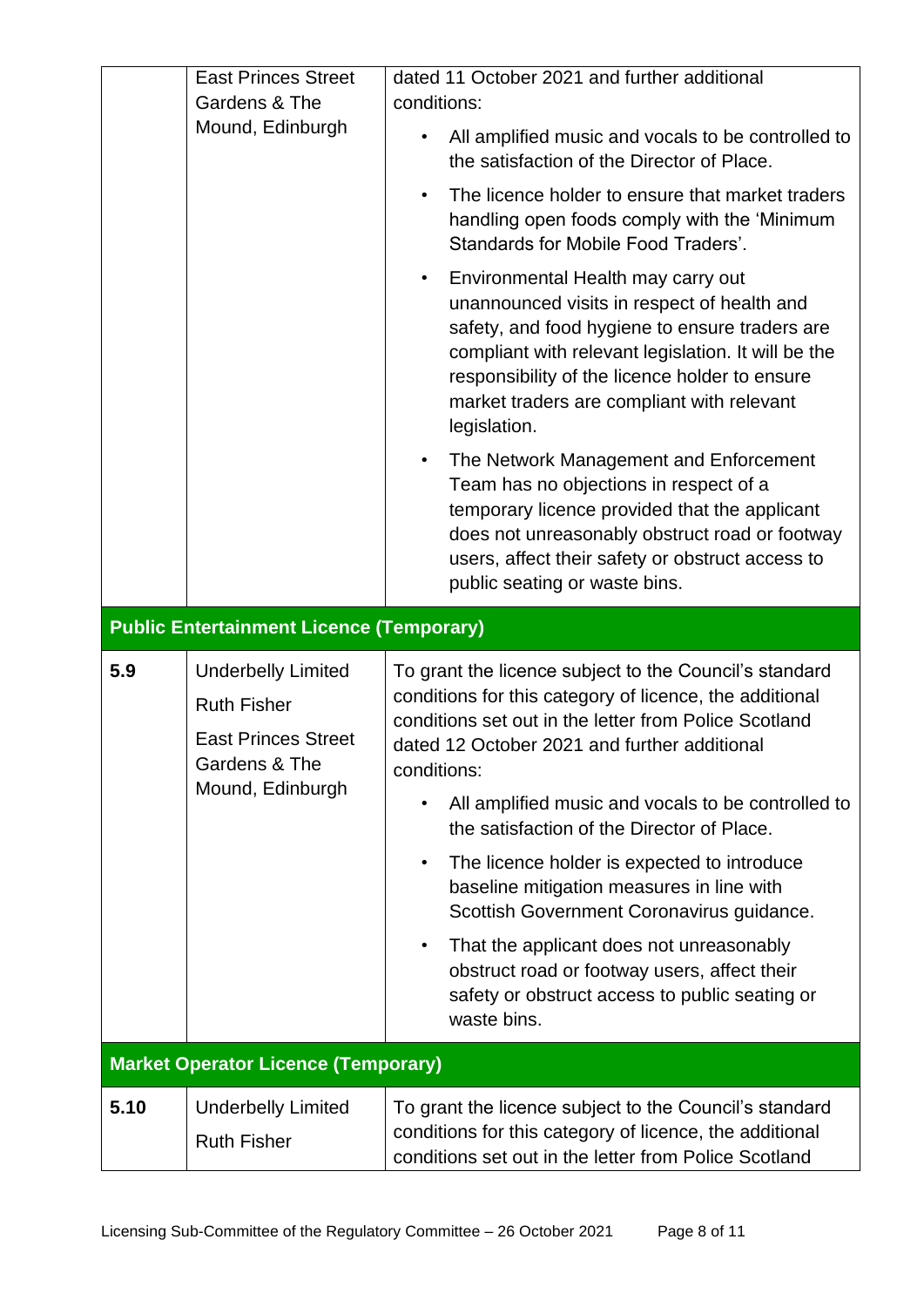|      | <b>West Princes Street</b><br>Gardens, Edinburgh                                                    | dated 12 October 2021 and further additional<br>conditions:                                                                                                                                                                                                                                                             |
|------|-----------------------------------------------------------------------------------------------------|-------------------------------------------------------------------------------------------------------------------------------------------------------------------------------------------------------------------------------------------------------------------------------------------------------------------------|
|      |                                                                                                     | All amplified music and vocals to be controlled to<br>the satisfaction of the Director of Place.                                                                                                                                                                                                                        |
|      |                                                                                                     | That the applicant does not unreasonably<br>$\bullet$<br>obstruct road or footway users, affect their<br>safety or obstruct access to public seating or<br>waste bins.                                                                                                                                                  |
|      |                                                                                                     | The licence holder to ensure that market traders<br>$\bullet$<br>handling open foods comply with the 'Minimum<br><b>Standards for Mobile Food Traders'.</b>                                                                                                                                                             |
|      |                                                                                                     | Environmental Health may carry out<br>$\bullet$<br>unannounced visits in respect of health and<br>safety, and food hygiene to ensure traders are<br>compliant with relevant legislation. It will be the<br>responsibility of the licence holder to ensure<br>market traders are compliant with relevant<br>legislation. |
|      | <b>Public Entertainment Licence (Temporary)</b>                                                     |                                                                                                                                                                                                                                                                                                                         |
| 5.11 | <b>Underbelly Limited</b><br><b>Ruth Fisher</b><br><b>West Princes Street</b><br>Gardens, Edinburgh | To grant the licence subject to the Council's standard<br>conditions for this category of licence and the additional<br>conditions set out in the letter from Police Scotland<br>dated 12 October 2021.                                                                                                                 |
|      | <b>Market Operator Licence (Temporary)</b>                                                          |                                                                                                                                                                                                                                                                                                                         |
| 5.12 | <b>Underbelly Limited</b><br><b>Ruth Fisher</b><br><b>West Princes Street</b><br>Gardens, Edinburgh | To grant the licence subject to the Council's standard<br>conditions for this category of licence, the additional<br>conditions set out in the letter from Police Scotland<br>dated 12 October 2021 and further additional<br>conditions:                                                                               |
|      |                                                                                                     | All amplified music and vocals to be controlled to<br>the satisfaction of the Director of Place.                                                                                                                                                                                                                        |
|      |                                                                                                     | That the applicant does not unreasonably<br>obstruct road or footway users, affect their<br>safety or obstruct access to public seating or<br>waste bins.                                                                                                                                                               |
|      |                                                                                                     | The licence holder to ensure that market traders<br>handling open foods comply with the 'Minimum<br><b>Standards for Mobile Food Traders'.</b>                                                                                                                                                                          |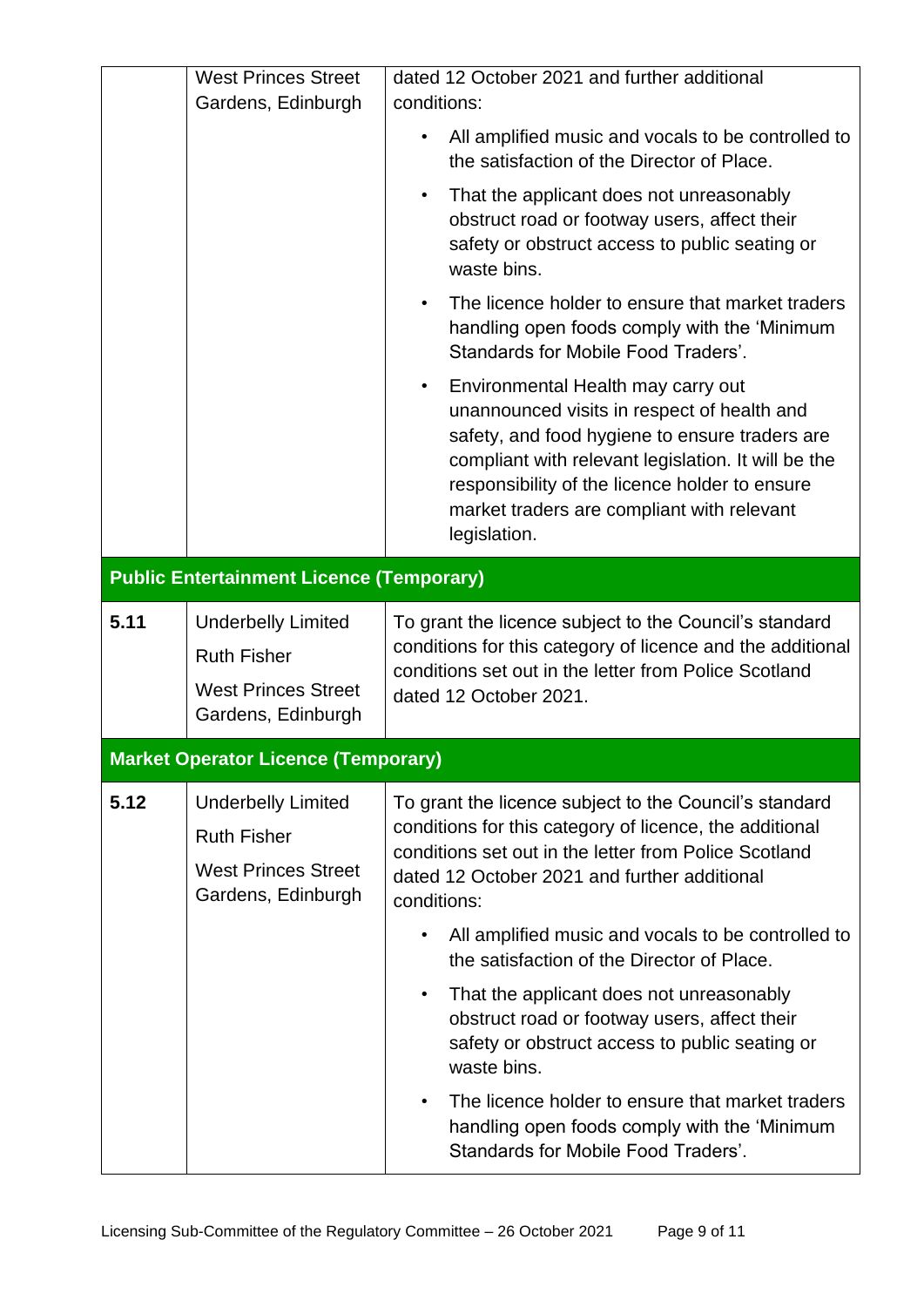|      |                                                                                                     | Environmental Health may carry out<br>$\bullet$<br>unannounced visits in respect of health and<br>safety, and food hygiene to ensure traders are<br>compliant with relevant legislation. It will be the<br>responsibility of the licence holder to ensure<br>market traders are compliant with relevant<br>legislation.                                                                                                                                                                                                                                                                                    |
|------|-----------------------------------------------------------------------------------------------------|------------------------------------------------------------------------------------------------------------------------------------------------------------------------------------------------------------------------------------------------------------------------------------------------------------------------------------------------------------------------------------------------------------------------------------------------------------------------------------------------------------------------------------------------------------------------------------------------------------|
|      | <b>Public Entertainment Licence (Temporary)</b>                                                     |                                                                                                                                                                                                                                                                                                                                                                                                                                                                                                                                                                                                            |
| 5.13 | <b>Underbelly Limited</b><br><b>Ruth Fisher</b><br><b>West Princes Street</b><br>Gardens, Edinburgh | To grant the licence subject to the Council's standard<br>conditions for this category of licence and the additional<br>conditions set out in the letter from Police Scotland<br>dated 12 October 2021.                                                                                                                                                                                                                                                                                                                                                                                                    |
|      | <b>Market Operator Licence (Temporary)</b>                                                          |                                                                                                                                                                                                                                                                                                                                                                                                                                                                                                                                                                                                            |
| 5.14 | <b>Underbelly Limited</b><br><b>Ruth Fisher</b><br>George Street,<br>Edinburgh                      | To grant the licence subject to the Council's standard<br>conditions for this category of licence and further<br>additional conditions:<br>The licence holder to ensure that market traders<br>handling open foods comply with the 'Minimum<br>Standards for Mobile Food Traders'.<br>Environmental Health may carry out unannounced<br>$\bullet$<br>visits in respect of health and safety, and food<br>hygiene to ensure traders are compliant with<br>relevant legislation. It will be the responsibility of<br>the licence holder to ensure market traders are<br>compliant with relevant legislation. |
|      | <b>Market Operator Licence (Temporary)</b>                                                          |                                                                                                                                                                                                                                                                                                                                                                                                                                                                                                                                                                                                            |
| 5.15 | <b>Underbelly Limited</b><br><b>Ruth Fisher</b><br>George Street,<br>Edinburgh                      | To grant the licence subject to the Council's standard<br>conditions for this category of licence and further<br>additional conditions:<br>The licence holder to ensure that market traders<br>handling open foods comply with the 'Minimum<br>Standards for Mobile Food Traders'.                                                                                                                                                                                                                                                                                                                         |
|      |                                                                                                     | Environmental Health may carry out unannounced<br>$\bullet$<br>visits in respect of health and safety, and food<br>hygiene to ensure traders are compliant with<br>relevant legislation. It will be the responsibility of<br>the licence holder to ensure market traders are<br>compliant with relevant legislation.                                                                                                                                                                                                                                                                                       |